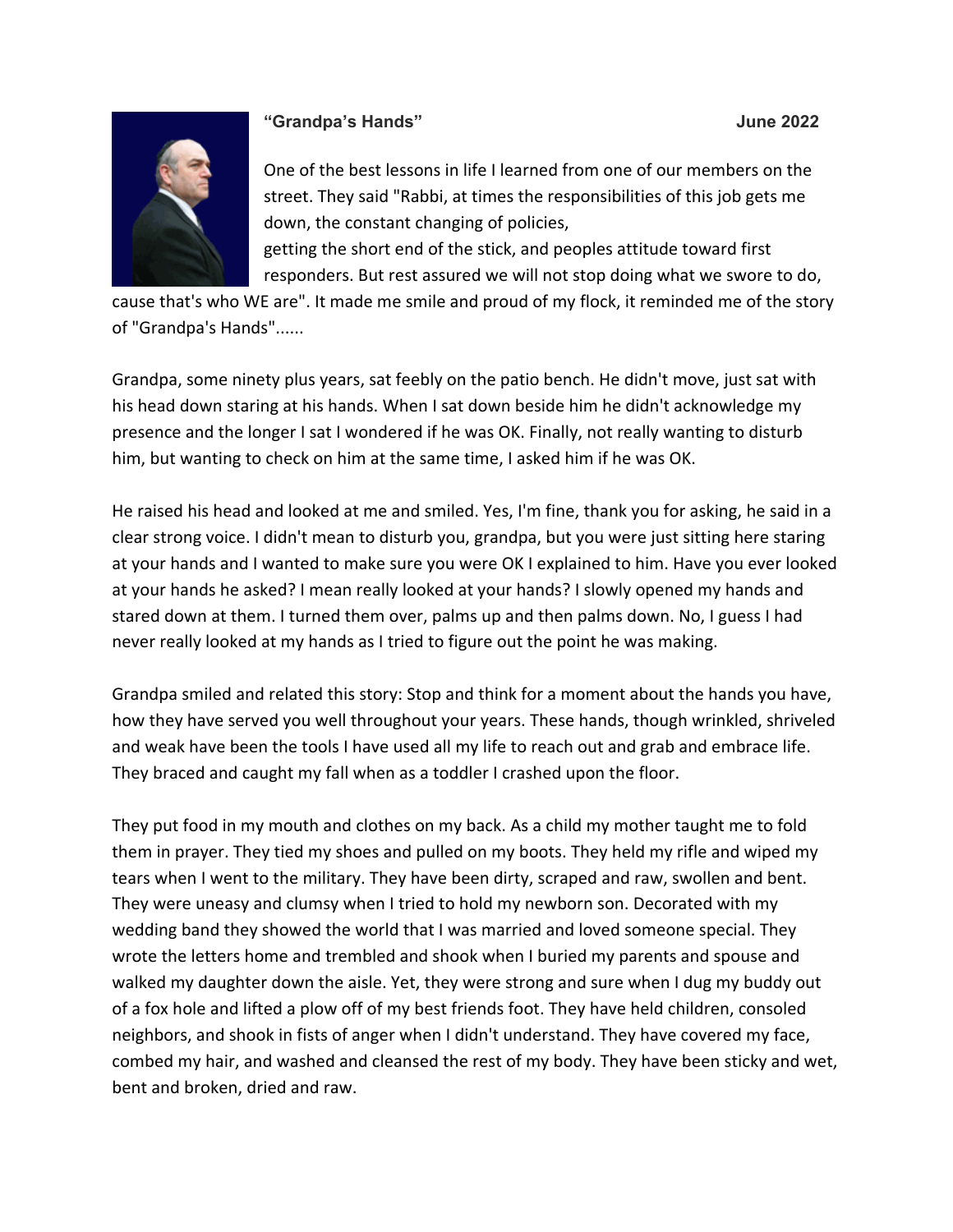And to this day when not much of anything else of me works real well these hands hold me up, lay me down, and again continue to fold in prayer. These hands! are the mark of where I've been and the ruggedness of my life. But more importantly it will be these hands that G-d will reach out and take when he leads me home. And with my hands He will lift me to His side and there I will use these hands to touch the face of My Maker. End of story.

I will never look at my hands the same again. But I remember the day G-d reached out and took my grandpa's hands and led him home. When my hands are hurt or sore or when I stroke the face of my children, wife or loved ones, I think of grandpa. I know he has been stroked and caressed and held by the hands of G-d.

To my Brothers and Sisters who out every day, to do G-d's Holy work of protecting His children and keeping our streets safe, YOU are the hands of our society. Your are like Grandpa's hands in the story. Your work is scrutinized, you get yelled at, shot at, sometimes abused physically and verbally by the same people you are trying to protect, but you keep on giving of yourself, and giving of yourself, and for that we say, THANK YOU, THANK YOU, THANK YOU. Our society couldn't live without you! Without you we would be like a child trying to go through life without hands.

Some points to ponder and keep you smiling.

- \*) Accept that some days you're the pigeon, and some days you're the statue.
- \*) Always keep your words soft and sweet, just in case you have to eat them.
- \*) If you lend someone \$20, and never see that person again, it was probably worth it.

\*) Never put both feet in your mouth at the same time, because then you don't have a leg to stand on.

\*) In life nobody cares if you can't dance well. Just get up and dance.

\*) You may be only one person in the world, but you may also be the world to one person.

\*) Don't cry because it's over; smile because it happened.

\*)We could learn a lot from crayons: some are sharp, some are pretty, some are dull, some have weird names, and all are different colors but they all have to learn to live in the same box. \*) Happiness comes through doors you didn't even know you left open.

\*) No matter how good a friend is, they're going to hurt you every once in a while and you must forgive them for that.

\*) You should always leave loved ones with loving words. It may be the last time you see them.

\*) You can keep going . . . long after you can't.

\*) Either you control your attitude or it controls you.

\*) Sometimes the people you expect to kick you when you're down, will be the ones to help you get back up.